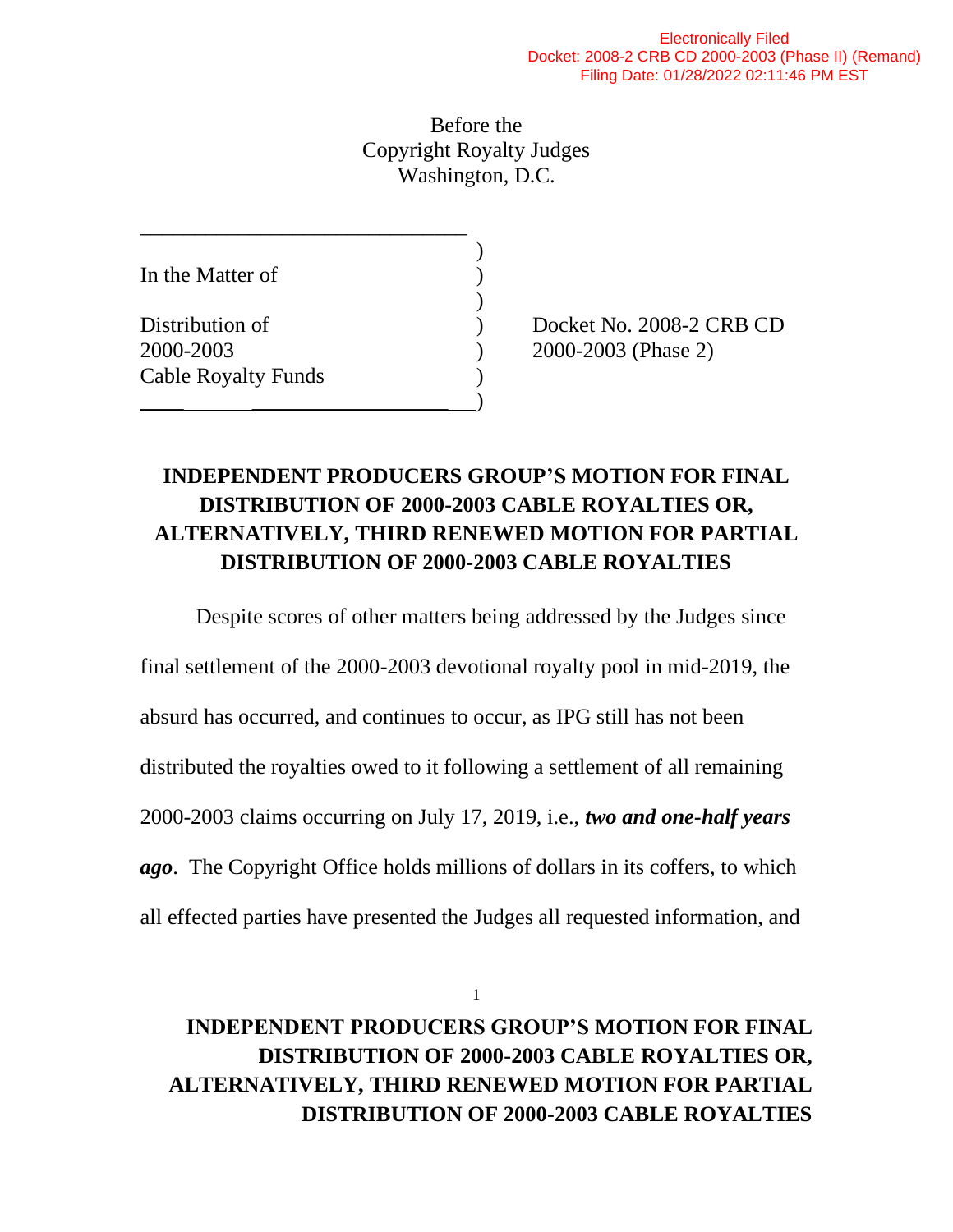yet the royalties collected by the Copyright Office remain languishing therewith.

The effected parties deserve to have the Judges make this a matter of first priority, as no reasonable explanation exists as to why the royalties have not been distributed, or at least distribution of the minimum amounts owed. If the Judges continue to back-burner final resolution of this matter, a partial distribution of royalties to IPG should be made immediately.

#### **BACKGROUND**

On April 19, 2017, IPG filed its *Motion for Partial Distribution of 2000-2003 Cable Royalties*, seeking partial distribution of royalties attributable to the devotional programming category. Despite the fact that only IPG and the Settling Devotional Claimants ("SDC") remained participants in the 2000-2003 cable proceedings, IPG served its motion on all prior participants in such proceeding. In response thereto, the SDC filed an opposition brief, to which IPG filed a reply.

Despite the only possible "interested parties" receiving actual notice of the motion, and filing a response, the Judges waited almost two years

2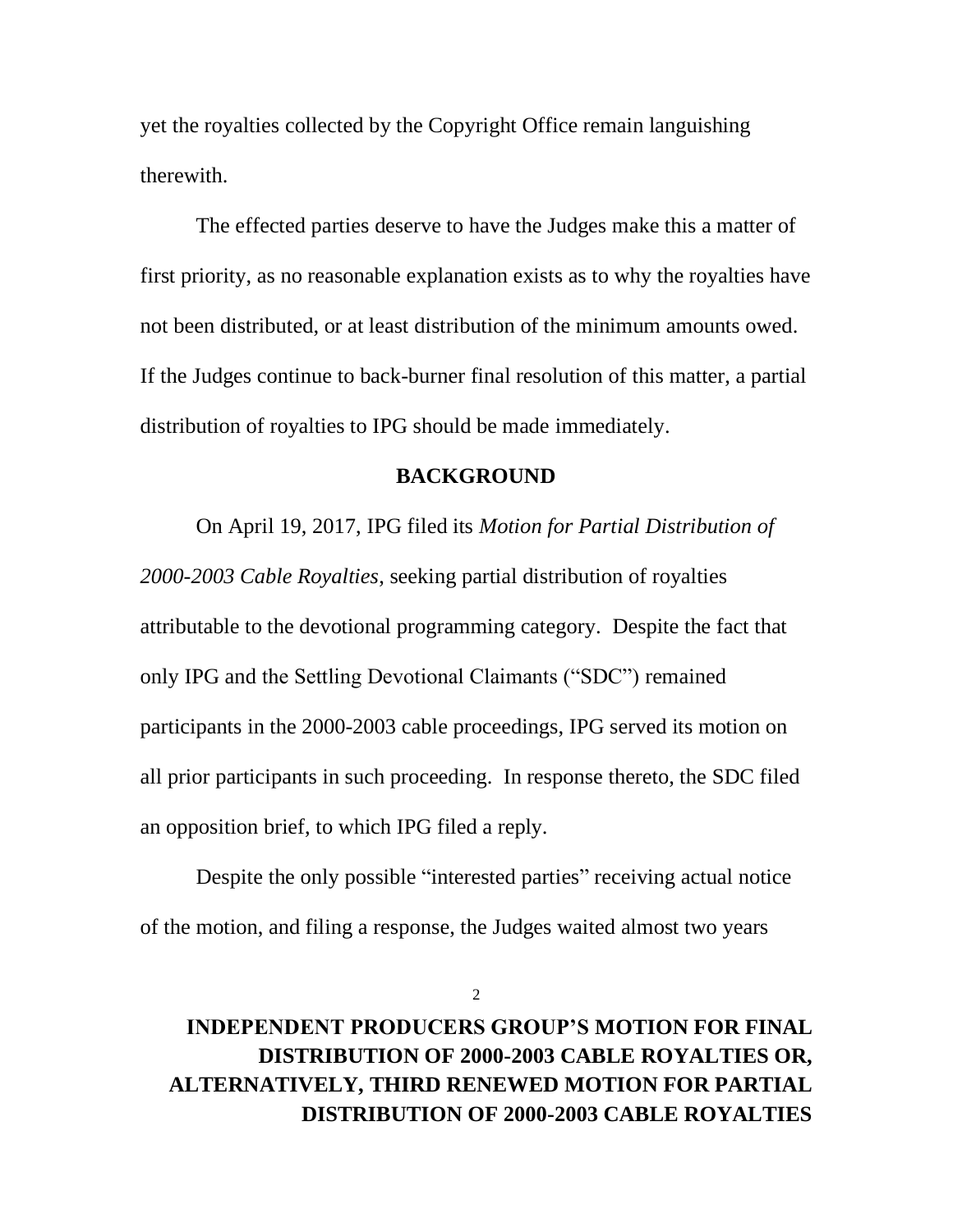before announcing that in order to consider IPG's motion, it was required to publish a *Federal Register* notice soliciting comment on such motion from "interested parties".<sup>1</sup> See 84 Fed. Reg. 12295 (Apr. 1, 2019), Distribution of 2000-2003 Cable Royalty Funds, *Order Requesting Comments*. Nonetheless, the *Federal Register* notice expressly stated that the only "interested parties" qualified to object were "claimants that have filed petitions to participate in the proceeding (or are included in a petition to

3

<sup>&</sup>lt;sup>1</sup> IPG found it unclear why further solicited briefing was necessary vis-àvis a *Federal Register* notice. The IPG motion to which the *Federal Register* notice was issued only sought a partial distribution of devotional programming funds, and the only other party maintaining devotional programming claims in the above-referenced proceedings was the SDC. The Judges have concluded previously that the statutory requirement for published notice and a comment period is inapplicable after the filing of Petitions to Participate ("PTP") and commencement of distribution proceedings. *See Order Denying IPG Motion for Partial Distribution*, Docket No. 2008-2 CRB 2000-2003 (Phase II), at 2 n. l (January 17, 2012); *see also Order Denying IPG Motion for Partial Distribution*, Docket No. 2008-2 CRB 2000-2003 (Phase II), at 3 n. 2 (February 11, 2014). Publication after the receipt of PTPs would be "unnecessary and duplicative" because only those claimants who submitted acceptable PTPs are entitled to receive a Phase II distribution and only participants in the proceeding have standing to respond to the motion. *Id.*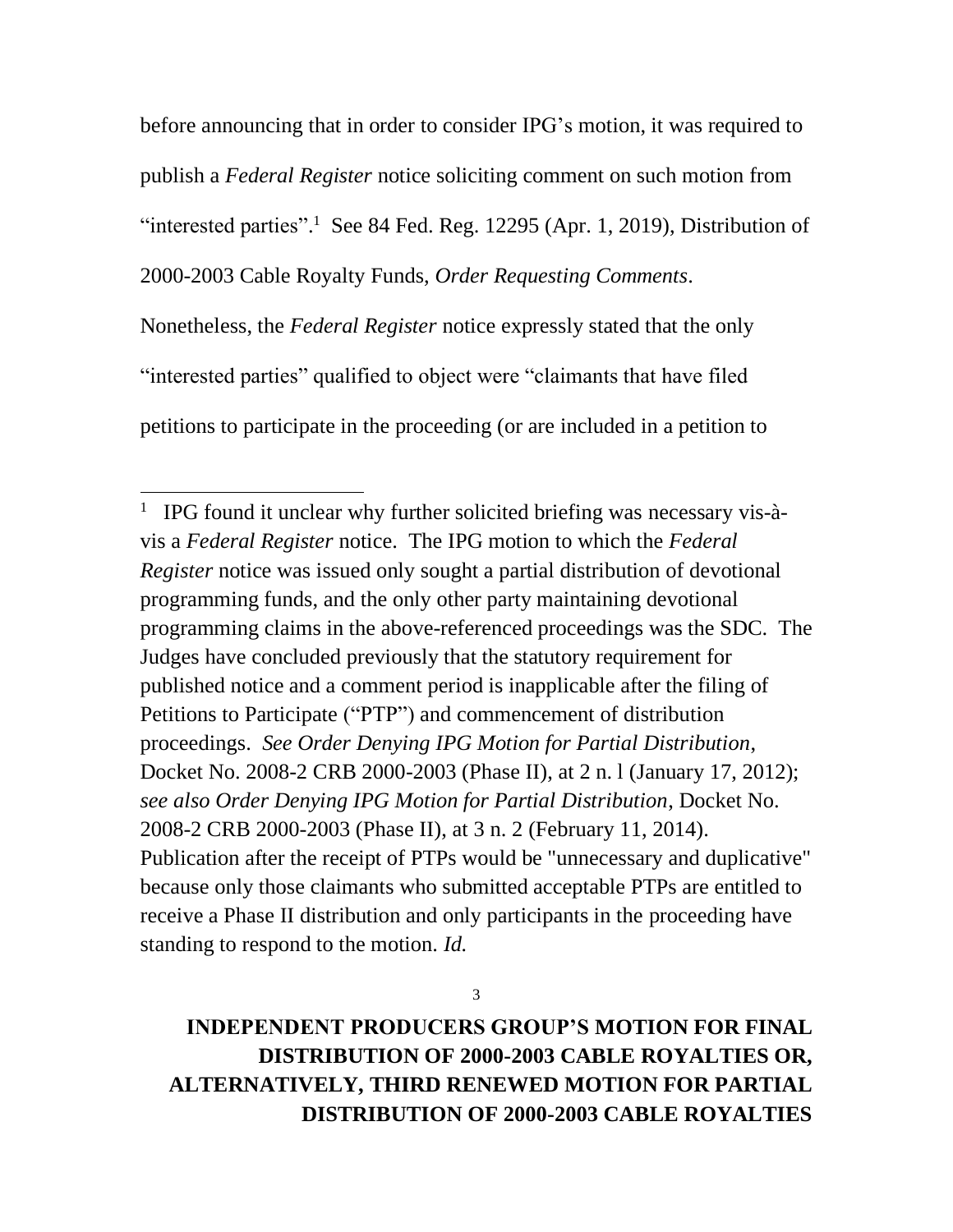participate filed on their behalf)", i.e., the same parties that had already previously received actual notice of IPG's motion. Again, only the SDC – the only remaining "interested party" – filed comments in response to the *Federal Register* notice. IPG thereafter sought leave to file a response thereto, which was filed on May 10, 2019.

As of July 17, 2019, IPG believed that IPG's motion, first filed over two years prior, was moot. IPG and the SDC had jointly provided notice to the Judges that they had settled their claims. See *Joint Notice of Settlement and Motion for Stay* (July 17, 2019). Therein, the SDC revealed the contents of a confidential settlement agreement with IPG, whereby IPG would receive 31.25% of the 2000-2003 cable royalty pools attributable to devotional programming. Notwithstanding the foregoing, the Judges' *Order for Further Briefing*, issued on October 22, 2019, suggested that the Judges considered that there may not have been an enforceable settlement, though neither IPG or the SDC challenged the existence of an agreement. To the extent that such was the case, on October 25, 2019 IPG renewed its *Motion* 

4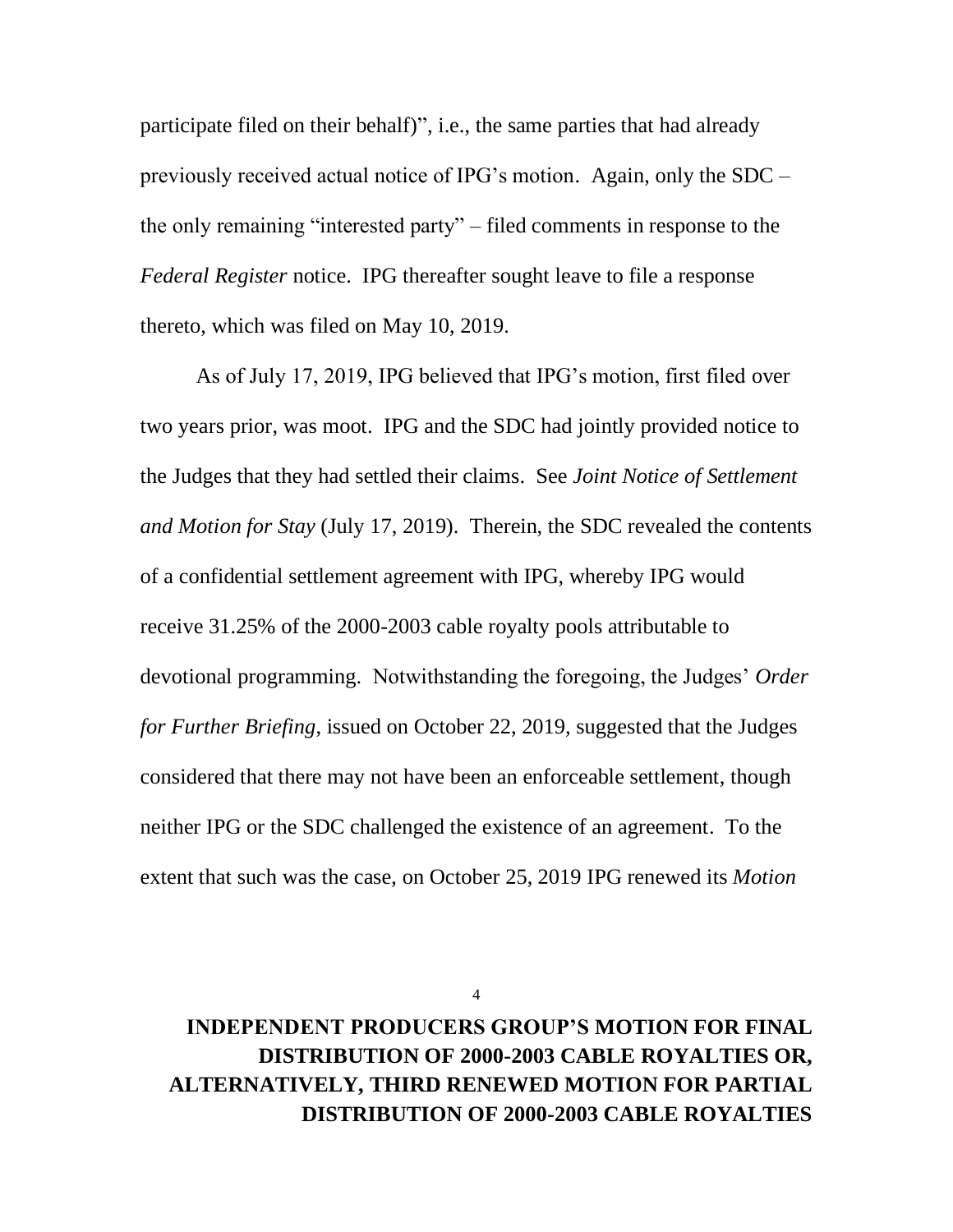*for Partial Distribution of 2000-2003 Cable Royalties*, initially filed two and one-half years prior. 2

Following submission of IPG's *Renewed Motion for Partial Distribution*, additional issues were raised by the SDC and other parties relating to the actual amount of the devotional category royalty pools, for which the last briefing concluded on November 2,  $2020$ .<sup>3</sup> Regardless of any determination relating thereto, because of advance distributions to literally every other party participating in the 2000-2003 cable proceedings, the vast bulk of royalties yet to be distributed from the 2000-2003 cable devotional pool belong to IPG. Failing to receive any order addressing the merits of the

<sup>&</sup>lt;sup>2</sup> In connection therewith, IPG submitted a spreadsheet comparing IPG's motions for partial distribution with those of other parties that have sought partial distribution, and demonstrating that on literally every front  $-e.g.,$  the time by which the CRB issues a *Federal Register* notice, the time by which the CRB rules -- IPG's motions for partial distribution have been addressed by the Judges on a basis dramatically less timely than other parties' motions for partial distribution. This is despite IPG being an "established claimant" in each of those circumstances, and despite there already being a finite, identified list of "interested parties" whom had already received actual notice of IPG's motions, thereby obviating the need for a *Federal Register* notice (according to CRB precedent).

<sup>5</sup> 3 See *MPA Response Permitted by Order Granting MPA Leave to Respond to SDC Motion for Leave* (Nov. 2, 2020).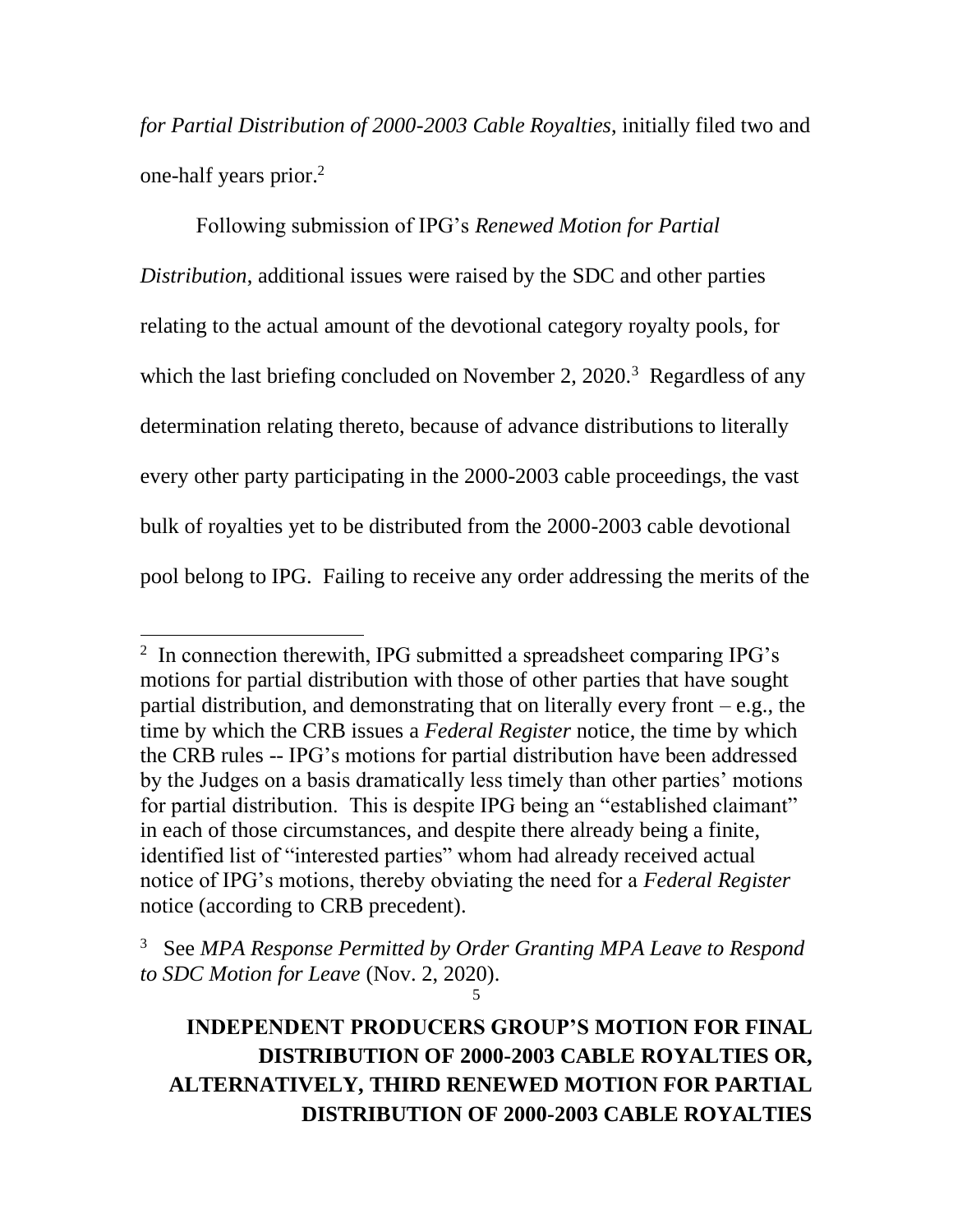SDC briefing, on July 23, 2021, IPG *again* moved for final distribution of the 2000-2003 cable royalties, or alternatively to distribute IPG the minimum IPG would be entitled from such royalty pool. On September 10, 2021, even the SDC and MPA jointly submitted a motion similarly requesting that the Judges address their motion. Still, and with millions of dollars undistributed and reliant on the Judges' determination as to a singular issue, no response from the Judges has been forthcoming.

At this juncture, and particularly because of the lengthy delays that have already occurred, IPG moves that the Judges promptly issue a determination as to the last remaining issue in the 2000-2003 cable proceedings, and proceed to order a final distribution of royalties to IPG. Alternatively, IPG moves the Judges for a *fourth* time to issue an order for partial distribution to IPG consistent with IPG's original motion for partial distribution, dating back to April 19, 2017, as such motion retains the unenviable record – by years -- for the longest period of time that a motion has not been ruled upon. Notwithstanding, no reasonable basis exists for not

6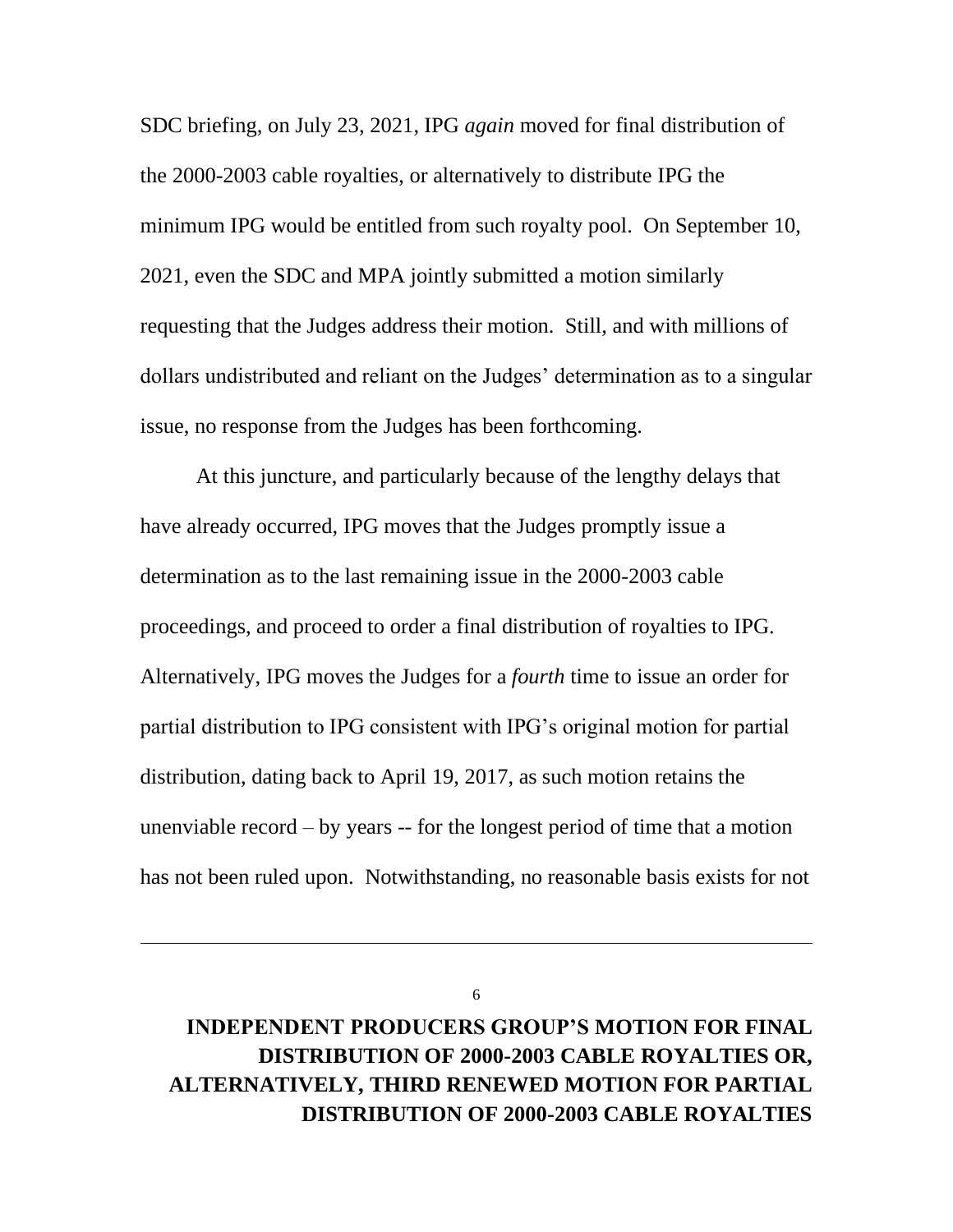distributing to IPG the percentage to which it is entitled (31.25%) under a settlement agreement, qualified only by its application against the lowest figure that could possibly be accorded to the devotional 2000-2003 cable royalty pools.

#### **CONCLUSION**

For the reasons set forth above, IPG requests that the Judges promptly address the final issue applicable to the 2000-2003 cable royalty pools, in order that such matter be resolved and closed out, and issue an order for final distribution to IPG of the percentage to which it is entitled (31.25%) under the SDC-reported settlement agreement. Alternatively, no "reasonable objection" can be made to IPG receiving 31.25% of the devotional 2000- 2003 cable royalty pools, as applied against the lowest figure that could possibly be accorded to the devotional 2000-2003 cable royalty pools.

# # #

7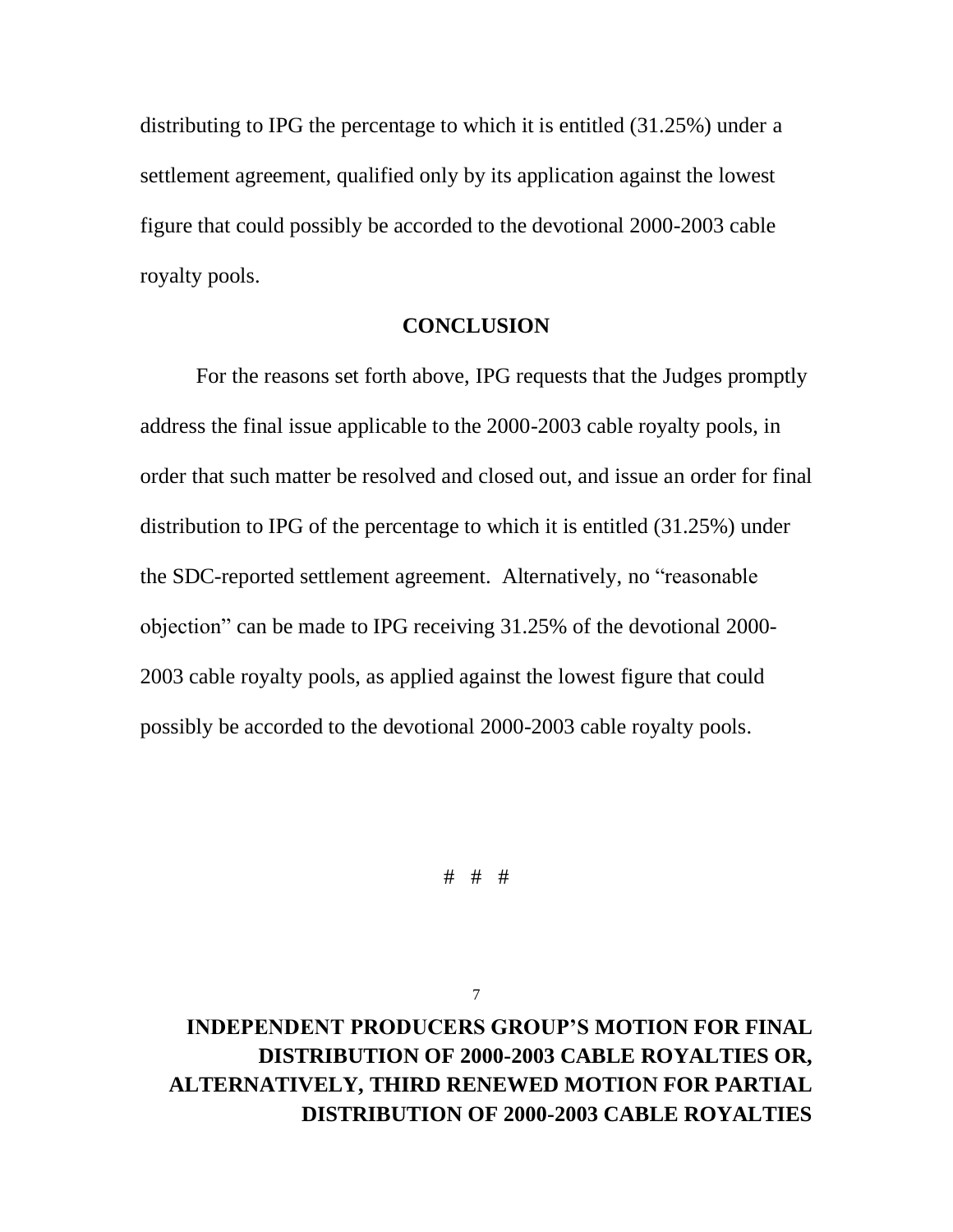The Judges should rule in IPG's favor, without further delay.

Respectfully submitted,

Dated: January 28, 2022 \_\_\_\_\_\_\_\_\_\_/s/\_\_\_\_\_\_\_\_\_\_\_\_\_

Brian D. Boydston, Esq. California State Bar No. 155614

PICK & BOYDSTON, LLP 732 West 9th Street, Suite 103 San Pedro, California 90731 (310) 987-2414 Email: brianb@ix.netcom.com

Attorneys for Independent Producers Group

8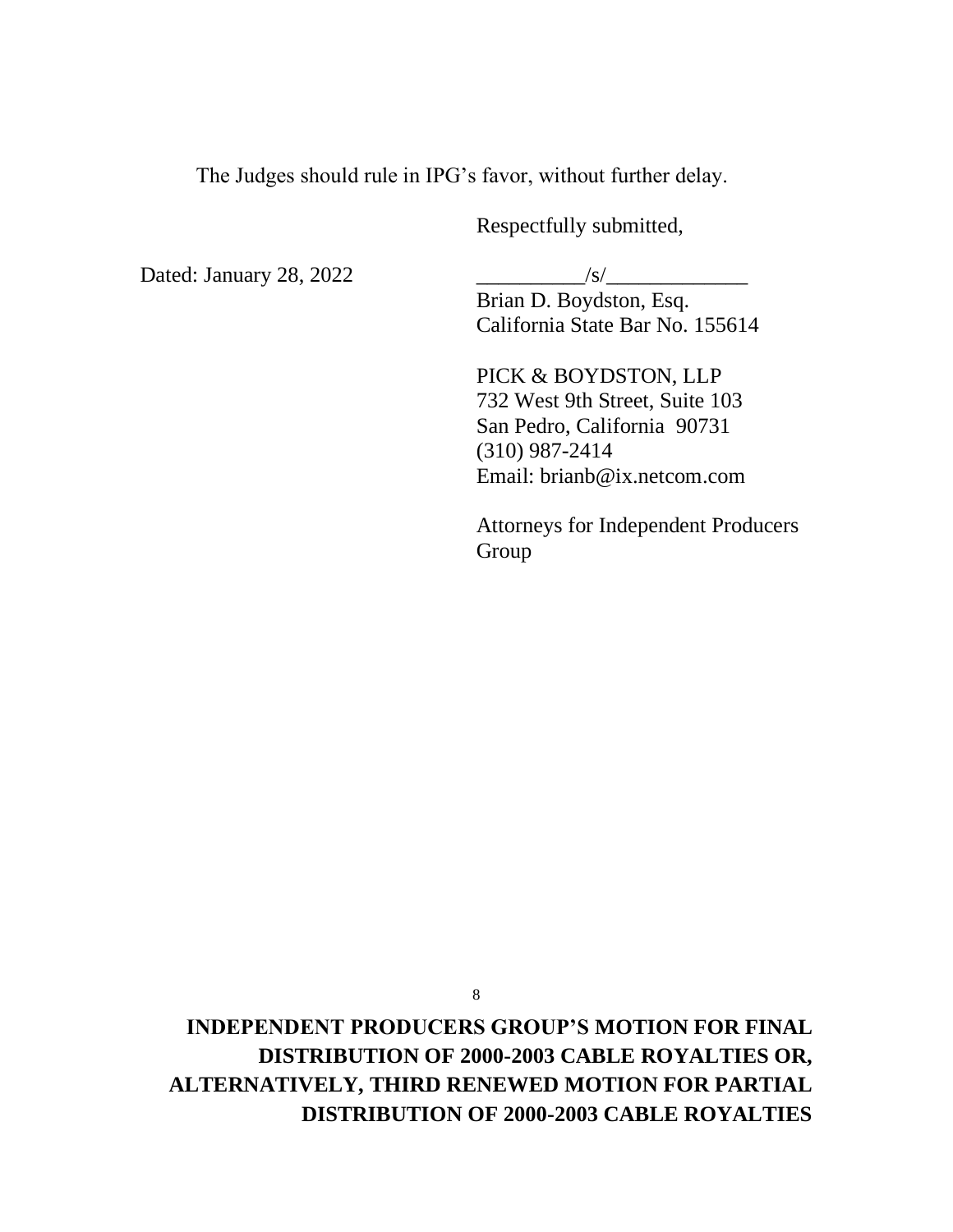#### **CERTIFICATE OF SERVICE**

I certify that on January 28, 2022, I caused a copy of the foregoing pleading to be served on all parties registered to receive notice by eCRB by filing through the eCRB filing system.

\_\_\_\_\_\_\_\_\_\_\_\_/s/\_\_\_\_\_\_\_\_\_\_\_\_\_\_\_\_

Brian D. Boydston, Esq.

**INDEPENDENT PRODUCERS GROUP'S MOTION FOR FINAL DISTRIBUTION OF 2000-2003 CABLE ROYALTIES OR, ALTERNATIVELY, THIRD RENEWED MOTION FOR PARTIAL DISTRIBUTION OF 2000-2003 CABLE ROYALTIES**

9